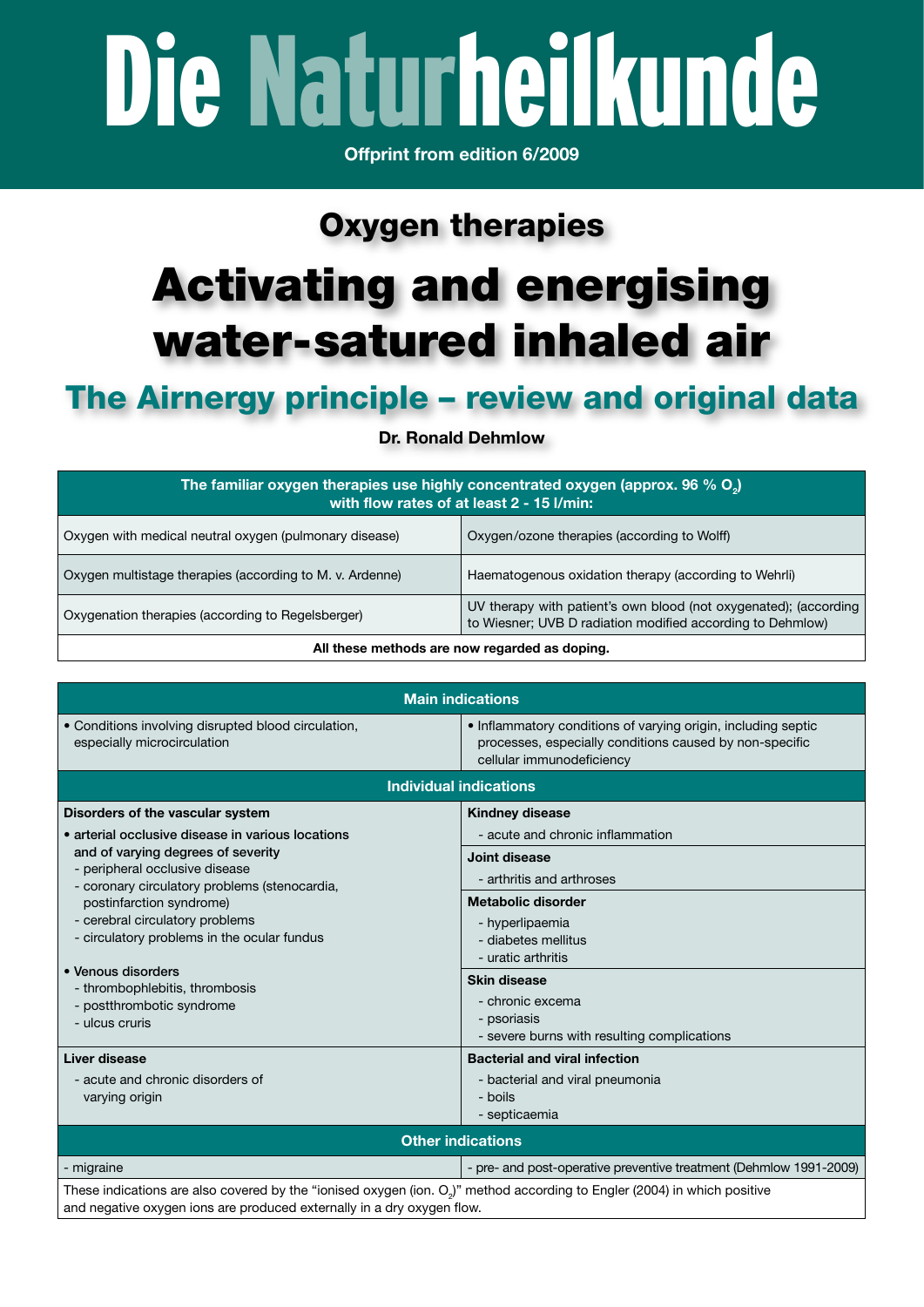#### **The Airnergy principle**

The Airnergy principle is a patented method for producing singlet oxygen (1) with the excitation energy subsequently being released in the moist air (2). The principle involves activation of the oxygen and also energising of the water-saturated inhaled air. However, this is not connected in any way with (familiar) oxygen therapies: Airnergy AG uses the oxygen contained in normal air (e.g. 4 l/min air flow) in its devices and not pure medical oxygen. It is important here that the (claimed) effects are not attributable to the air or the oxygen it contains.

This becomes evident if the results shown below for Airnergy devices with the energising procedure switched on (test device) and switched off (placebo device) are compared: the air flow is the same in both cases.

The effect can only be attributed to the additional "energising effect". Investigations into this phenomenon were conducted using the "double blind" method. This also provides evidence of the "energising effect".

#### **Biophoton analysis: principle of the method**

Measurement is backed by the idea stated by Erwin Schrödinger that the quality of foodstuffs is not based purely on the composition of their constituents or calorific properties but on the ability of food to organise consumers (3). This "negentropic" function of food is connected to the capacity to store light. Consequently the quality of food, when left in its natural state, can be seen (4). Biophotonics exploit this connection by measuring "delayed luminescence", the after-glow of food after defined exposure to light.

This method has been patented throughout Europe (5). The reemitted light emission is recorded in total darkness with maximum sensitivity light sensors and best possible reproducibility (of just a few percent of the reading) dependent upon reemission time, possibly for various wavelengths in the visible spectral range or even for white light. The characteristics of luminescence relaxation are clearly recorded in the form of adapted analytical functions.

#### **Air – PMS1 test procedure: air through water**

The spontaneous emission of 7 ml water in a quartz glass vessel, into which air could be blown through a silicone tube, was measured over a three minute period with a temporal resolution of 50 ms. Each measurement was repeated three times to allow external influence on results to be compared for the various devices. Air from two different devices (referred to as "X" and "XX") was tested; both devices were the same construction. Moreover it was not known during the test which device was the original Airnergy device and which the placebo device. This ensured that photon analysis was viewed neutrally.

During the first attempts water was lost when it sprayed out of the measuring vessel which could explain the drop in photon emission with the devices switched on. In addition a drop in photon emission with the devices switched off (first three columns) was noticed. This was unexpected as the sample was supposed to have given off all the stored photons within the dark adaptation time. Possible explanations were contamination of the water, of the vessel or of the

tube, resulting in slowly declining chemical reactions with photon emission. To take account of these effects, a trend line of the maximum readings per test series was included in the graphs.

To determine the effects of the different devices, after taking dark measurements air from one device and then from the other was passed through the same water. The order was then reversed (6).



*Figure 1: Air – Airnergy experiment 1. a) switched off b) device "XX" c) device "X".*

Figure 1 illustrates the first test series. The first three columns reproduce the effect of the declining emission described above. The next three columns show the mean values and standard errors for photon emission when air from "device XX" was passed through the water. Compared with the values resulting from passing air from the "X" device (last three columns) through the water, it is noticeable that the second measurement (after 3 minutes) with the "XX" device deviates from the (blue) trend line by being higher. This indicates a higher chemical and energetic activity level for the air from the "XX" device (active Airnergy device) in water (7).

There are many varied subsequent physiological and biochemical reactions as well as reactions which are relevant to medicine and laboratory investigations (8).

#### **Theoretical background**

All higher organisms rely on a constant supply of oxygen:

- This is required for internal metabolic processes and external actions.
- It is important to have the right amount at the right time at the right place and this is achieved by the active regulatory mechanisms, respiration, circulation, diffusion and metabolism.
- So it is not just the oxygen supply itself but also its distribution within the organism as well as its utilisation which determine whether optimal conditions exist and can be maintained for energy production, immunological response, neutralisation of radicals and cell mitogenesis.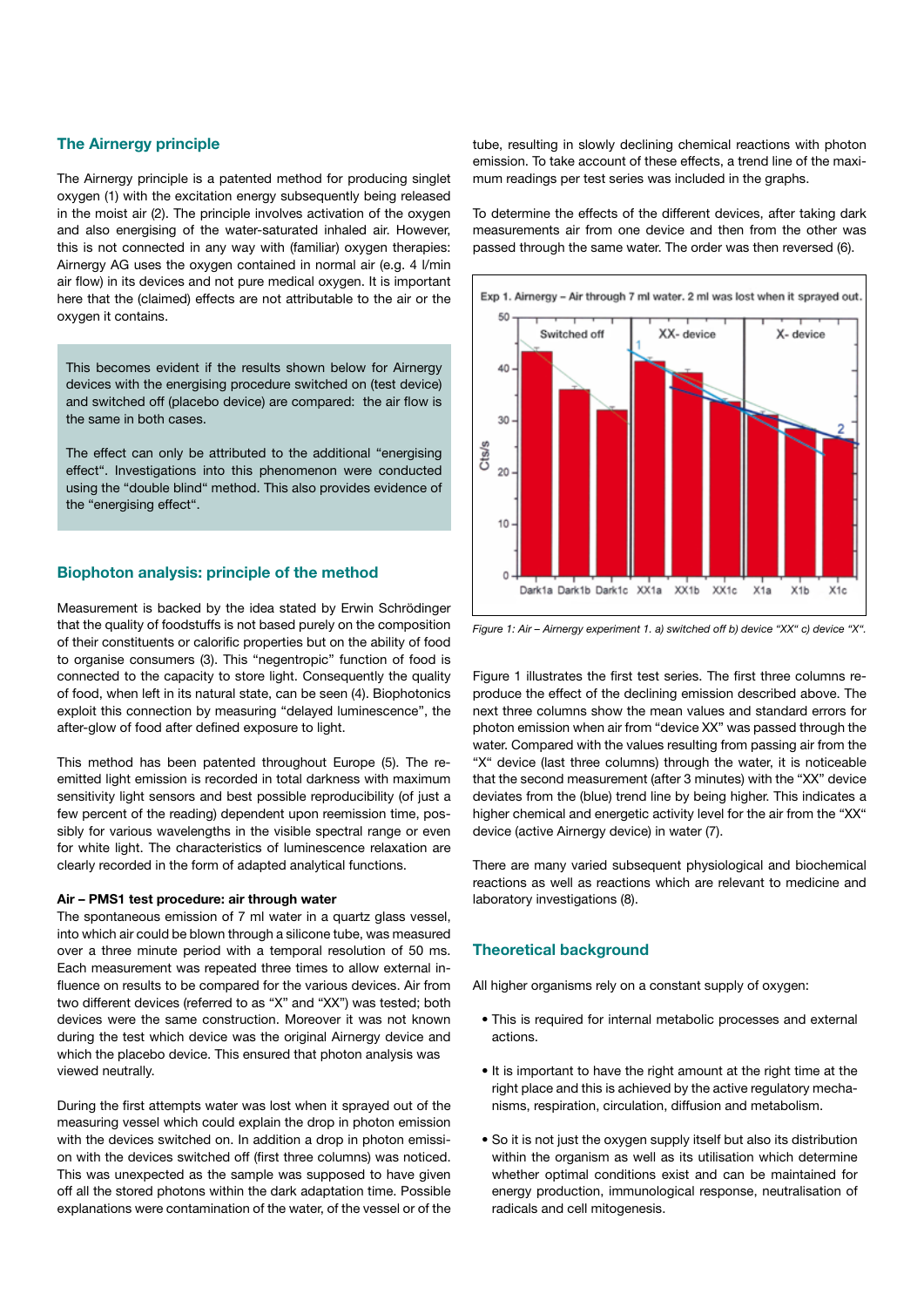- In this context research focused increasingly on "energising" inhaled air.
- In subsequent years many factors ranging from the production of energised air to the effects on mitochondrial metabolism were analysed, not least by Soviet and Russian scientists.
- Significant elements of the cognitive process must remain hypothetical for the time being however since although, viewed logically, they could in theory be reproduced, in practice, this has not been proven.
- The original assumption was that molecular oxygen is inert and that shortterm activation should therefore not only increase its reactivity in clinical in-vitro experiments but in living organisms.
- This can take place through the production of singlet oxygen, the stimulated but non-radical form of oxygen.
- Airnergy is a method of briefly energising molecular oxygen from the outside air (inhaled air) into the active singlet state requiring a photosensitiser, light and oxygen.
- This active state only lasts for fractions of seconds however before the active oxygen reverts to its normal state.
- This process releases oxygen which is delivered to the surrounding water droplets through which the inhaled air is directed.
- The processes occurring up to this stage have been well documented by a number of studies emanating from Soviet Russia in particular.
- The fact that singlet oxygen is not inhaled as its half life is much too short has also been successfully proven.
- So what is inhaled is atmospheric oxygen, as would be the case if Airnergy had not been used.
- Airnergy is not therefore a special form of oxygen therapy and is consequently not considered doping as far as competitive sports are concerned.
- In addition to inhaling atmospheric oxygen, "energised water" is supplied when using Airnergy, just as water droplets are mixed with "normal" air.
- The air inhaled when using Airnergy is saturated with water vapour to transfer as much "energy" as possible.
- This aspect has also been scientifically proven.
- Our own experience shows that drinking "energised" water after the breathing session also reinforces the effect of Airnergy.
- From here we enter a definite "grey area" of hypotheses which

certainly describe the continuing transfer of energy into the mitochondria without so far being able to demonstrate this precisely through the results of practical studies.

- Relevant studies have been initiated but not yet completed however.
- It has been successfully proven in individual cases that singlet oxygen or the energy released in the reconversion to the normal state considerably improves the ability of erythrocytes to release oxygen.
- The energy obviously produces an increase in 2,3-diphosphoglycerate in the erythrocytes, leading to a shift to the right in the oxygen binding curve, synonymous with the fact that, at the same oxygen partial pressure in the erythrocytes, oxygen saturation is reduced and oxygen release to the tissue, i.e. into the individual cells and there into the mitochondria, the site of vital ATP generation, is improved. To sum up, oxygen utilisation is improved.
- How the energised water in the inhaled air brings about this process of proliferation of 2,3-diphosphoglycerate remains unclear for the time being however, although preliminary hypotheses have been formulated and relevant study sets prepared.
- The improved utilisation of oxygen in the mitochondria is the reason behind the virtually ubiquitous use of Airnergy in preventive treatment, therapy and rehabilitation.
- Airnergy is indicated as a supportive basic therapy for many disorders as it leads to harmonisation of the autonomic nervous, hormonal and immune systems (9).

#### **Effect on laboratory investigation parameters and on lactate formation**

Pathological laboratory parameters revert to normal. This corresponds to intense aerobic oxygen utilisation in the mitochondria with reduced lactate formation (fig. 2) and an increase in the aerobic/anaerobic lactate threshold. Amongst other things, this is relevant for improved endurance in sport, for example acting upon heart rate variability [fig. 3 (10)]. This corresponds to economising of the autonomic nervous system and of the cardiovascular system.



*Figure 2: Examination of the mean differences between the test and placebo group. Lactate concentration (mmol/l), treadmill with and without Airnergy (n=15), used at least 60 minutes prior to exertion.*